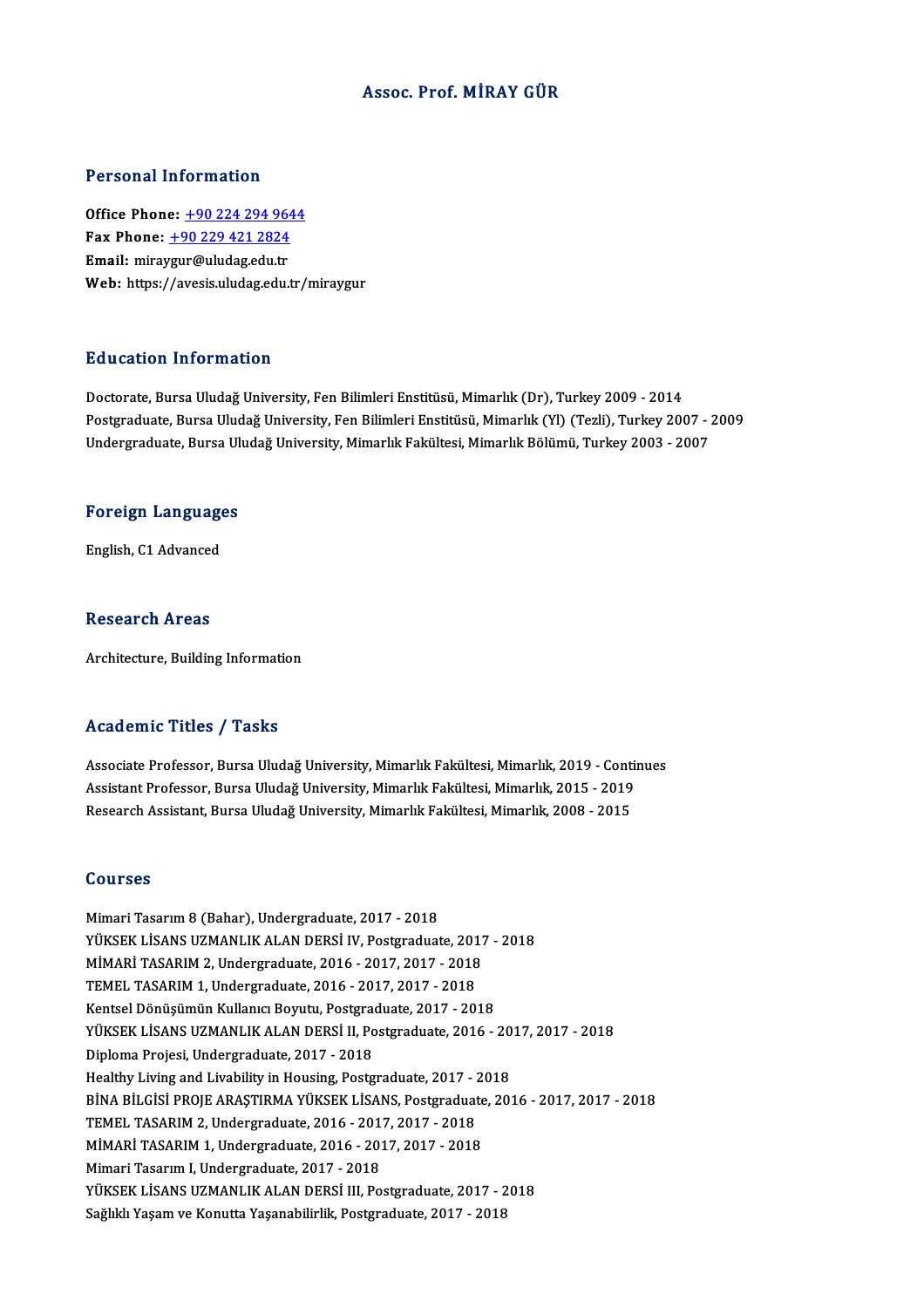Konut Tasarımında Kullanıcı Memnuniyeti, Undergraduate, 2017 - 2018<br>VÜKSEK LİSANS UZMANLUK ALAN DERSİ L Pestsraduate, 2016 - 2017-2 Konut Tasarımında Kullanıcı Memnuniyeti, Undergraduate, 2017 - 2018<br>YÜKSEK LİSANS UZMANLIK ALAN DERSİ I, Postgraduate, 2016 - 2017, 2017 - 2018<br>Mimarlık ve Yasam Kalitesi, Undergraduate, 2017, ...2018 Konut Tasarımında Kullanıcı Memnuniyeti, Undergraduat<br>YÜKSEK LİSANS UZMANLIK ALAN DERSİ I, Postgraduate,<br>Mimarlık ve Yaşam Kalitesi, Undergraduate, 2017 - 2018<br>Mimari Tasarım 8 (Cür), Undergraduata, 2017 - 2019 YÜKSEK LİSANS UZMANLIK ALAN DERSİ I, Postgraduate, 2016 - 2017, 2017 - 2018<br>Mimarlık ve Yaşam Kalitesi, Undergraduate, 2017 - 2018<br>Mimari Tasarım 8 (Güz), Undergraduate, 2017 - 2018<br>MİMARİ TASARIM 8, Undergraduate, 2016 - Mimari Tasarım 8 (Güz), Undergraduate, 2017 - 2018

# Advising Theses

Advising Theses<br>GÜRM., The evalution of Timsah Arena the stadium of Bursa Metropolitan Municipality in terms of planning decisions<br>and user satisfaction, Pestanadusta, S.Kara(Student), 2020. and violing a riceces<br>GÜR M., The evalution of Timsah Arena the stadium of Burs<br>and user satisfaction, Postgraduate, S.Kara(Student), 2020<br>CÜR M. Burse santral garei 2 anos revitalization urban tran and user satisfaction, Postgraduate, S.Kara(Student), 2020<br>GÜR M., Bursa santral garaj 2 area revitalization urban transformation method, Postgraduate, S.Nur(Student), 2020

# Articles Published in Journals That Entered SCI, SSCI and AHCI Indexes

- rticles Published in Journals That Entered SCI, SSCI and AHCI Indexes<br>I. Post-pandemic lifestyle changes and their interaction with resident behavior in housing and<br>neighberheeds: Burse, Turkey nes I dononed III journals<br>Post-pandemic lifestyle change<br>neighborhoods: Bursa, Turkey Post-p<br>neight<br>Gür M.<br>IOUPN neighborhoods: Bursa, Turkey<br>Gür M.<br>JOURNAL OF HOUSING AND THE BUILT ENVIRONMENT, 2021 (Journal Indexed in SSCI)<br>The effect of housing and neighborhood satisfection on nercention of hanning
- Gür M.<br>JOURNAL OF HOUSING AND THE BUILT ENVIRONMENT, 2021 (Journal Indexed in SSCI)<br>II. The effect of housing and neighborhood satisfaction on perception of happiness in Bursa, Turkey<br>Gür M., Murat D., Senkal Sezer F. **JOURNAL OF HOUSING AND THE<br>The effect of housing and nei<br>Gür M., Murat D., Şenkal Sezer F.<br>JOUPNAL OF HOUSING AND THE** The effect of housing and neighborhood satisfaction on perception of happiness in Bursa, Turk<br>Gür M., Murat D., Şenkal Sezer F.<br>JOURNAL OF HOUSING AND THE BUILT ENVIRONMENT, vol.35, pp.679-697, 2020 (Journal Indexed in SSC
- Gür M., Murat D., Şenkal Sezer F.<br>JOURNAL OF HOUSING AND THE BUILT ENVIRONMENT, vol.35, pp.679-697, 2020 (Journal Indexed in S.<br>III. Inversion of urban transformation approach in Turkey into family-friendly transformation JOURN.<br><mark>Invers</mark><br>Gür M.<br>IOUPN. Inversion of urban transformation approach in Turkey into family-friendly transformation<br>Gür M.<br>JOURNAL OF HOUSING AND THE BUILT ENVIRONMENT, vol.34, pp.735-767, 2019 (Journal Indexed in SSCI)<br>MEASURING OOL IN DOCANREY URR

Gür M.<br>IOURNAL OF HOUSING AND THE BUILT ENVIRONMENT, vol.34, pp.735-767, 2019 (Journal Index<br>IV. MEASURING QOL IN DOGANBEY URBAN TRANSFORMATION AREA IN BURSA, TURKEY JOURNAL OF HOUSING AND THE BUILT ENVIRONMENT, vol.34, pp.735-767, 2019 (Journal Indexed in SSCI)<br>MEASURING QOL IN DOGANBEY URBAN TRANSFORMATION AREA IN BURSA, TURKEY<br>GÜR M., Taneli Y., Dostoglu N. MEASURING QOL IN DOGANBEY URBAN TRANSFORMATION AREA IN BURSA,<br>GÜR M., Taneli Y., Dostoglu N.<br>OPEN HOUSE INTERNATIONAL, vol.44, no.1, pp.34-43, 2019 (Journal Indexed in SSCI)<br>AEEOPDARLE HOUSING IN TURKEY. USER SATISEACTION

OPEN HOUSE INTERNATIONAL, vol.44, no.1, pp.34-43, 2019 (Journal Indexed in SSCI)

V. AFFORDABLE HOUSING IN TURKEY: USER SATISFACTION IN TOKI HOUSES<br>GÜR M., Dostoglu N. OPEN HOUSE INTERNATIONAL, vol.36, no.3, pp.49-61, 2011 (Journal Indexed in SSCI)

# Articles Published in Other Journals

rticles Published in Other Journals<br>I. Kent Meydanlarının Kamusal Yaşama Katkısı Üzerine: Bursa – Kestel Kent Meydanı Tasarımı ve<br>Xaraltı Otanarkı Hugulama Prajesi Yeraltı Otoparkı Other Jearlia<br>Kent Meydanlarının Kamusal Yaşaı<br>Yeraltı Otoparkı Uygulama Projesi<br>POLATS CÜPM SAHİN P F SİMSEK Kent Meydanlarının Kamusal Yaşama Katkısı Üzerine: Bursa – Kestel Kent Meydaı<br>Yeraltı Otoparkı Uygulama Projesi<br>POLAT S., GÜR M., ŞAHİN B. E. , ŞİMŞEK Z., TÜMER YILDIZ H. Ö. , KARASU B. M. , YİRMİBEŞ A.<br>ULUSLARARASI RİLİM

Yeraltı Otoparkı Uygulama Projesi<br>POLAT S., GÜR M., ŞAHİN B. E. , ŞİMŞEK Z., TÜMER YILDIZ H. Ö. , KARASU B. M. , YİRMİBEŞ A.<br>ULUSLARARASI BİLİM, TEKNOLOJİ VE TASARIM DERGİSİ, vol.2, no.2, pp.141-163, 2021 (Other Refereed N POLAT S., GÜR M., SAHİN B. E., SİMSEK Z., TÜMER YILDIZ H. Ö., KARASU B. M., YİRMİBES A. ULUSLARARASI BİLİM, TEKNOLOJİ VE TASARIM DERGİSİ, vol.2, no.2, pp.141-163, 2021 (Other Refereed Nati Journals)<br>Journals)<br>II. A communication and participation-oriented model proposal for current urban transformation<br>RROGOG

# Journals)<br>A commun<br>processes<br><sup>Cür M</sup> A com<br>proces<br>Gür M.<br>Interna processes<br>Gür M.<br>International Journal of Human Sciences, vol.17, no.2, pp.415-431, 2020 (Refereed Journals of Other Institutions)<br>Viavalizing Music as a Basic Design Assignment in Architectural Education

Gür M.<br>International Journal of Human Sciences, vol.17, no.2, pp.415-431, 2020 (Refereed Jo<br>III. Visualizing Music as a Basic Design Assignment in Architectural Education<br>CÜP M. SEN E International Jo<br>Visualizing M<br>GÜR M., ŞEN E.<br>Euronean Jour Visualizing Music as a Basic Design Assignment in Architectural Education<br>GÜR M., ŞEN E.<br>European Journal of Educational Research, vol.8, no.1, pp.123-139, 2019 (Refereed Journals of Other Institutions)<br>Trangformation Of B

GÜR M., ŞEN E.<br>European Journal of Educational Research, vol.8, no.1, pp.123-139, 2019 (Refereed Journals of<br>IV. Transformation Of Bio-Pattern To Poly-Pattern As A Basic Design Studio Experience<br>GÜR M., SEN E. European Jour<br><mark>Transformati</mark><br>GÜR M., ŞEN E.<br>Uluslararası Ha

Uluslararası Hakemli Tasarım ve Mimarlık Dergisi, no.16, pp.23-51, 2019 (Refereed Journals of Other Institutions)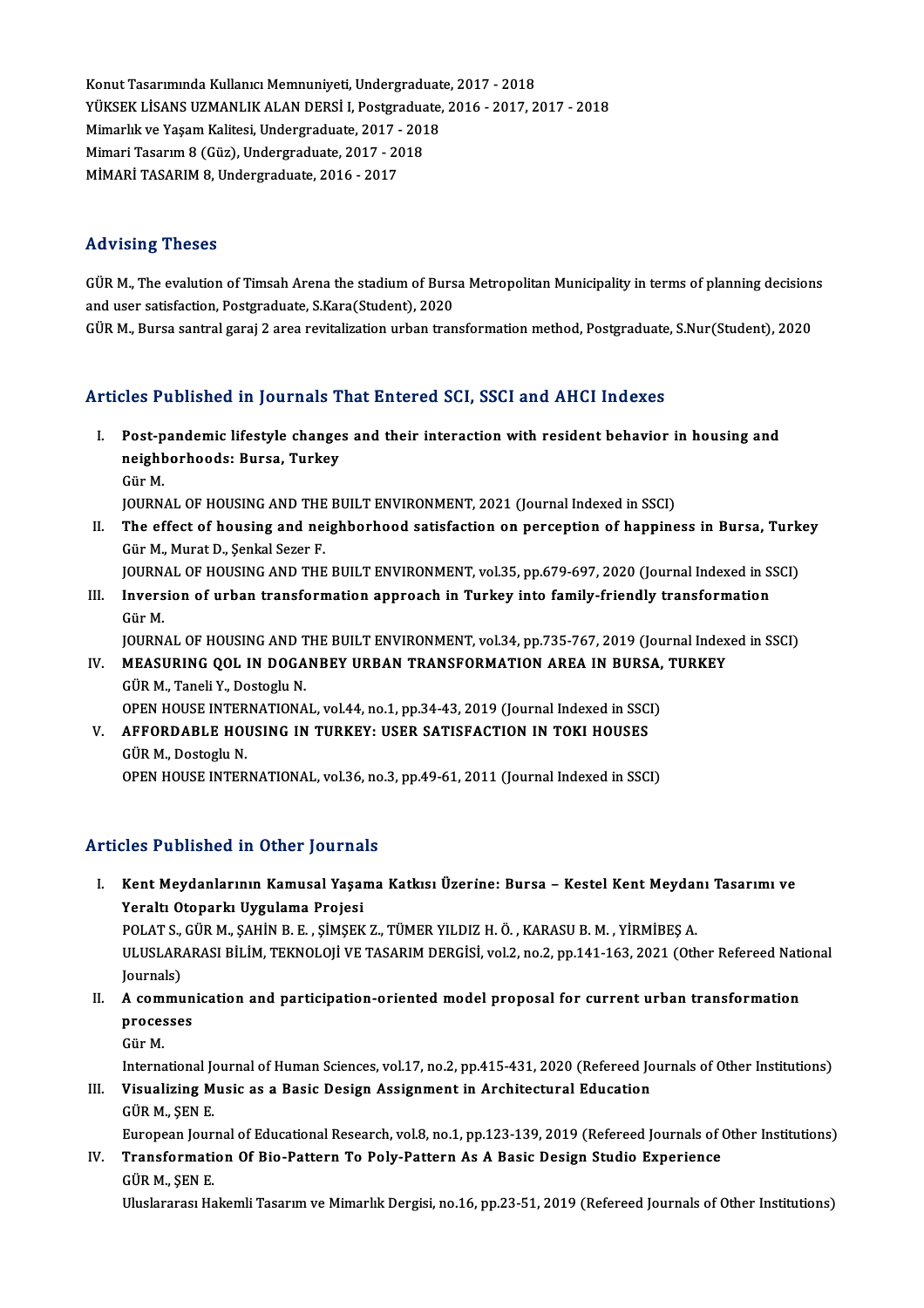| V.     | Konut ve Konut Çevresine İlişkin Kullanıcı Memnuniyeti Araştırması: Bursa/Yıldırım<br>GÜR M., ERBİL Y                         |
|--------|-------------------------------------------------------------------------------------------------------------------------------|
|        | Journal of Social Humanities Sciences Research, vol.5, no.30, pp.4135-4148, 2018 (Refereed Journals of Other<br>Institutions) |
| VI.    | TOKİ'nin Hedeflediği Kentsel Dönüşümlerin Kullanıcı Yaşantısına Yansımaları<br>GÜR M                                          |
|        | Mimarlık, no.404, pp.64-69, 2018 (Refereed Journals of Other Institutions)                                                    |
| VII.   | Popularity in House Preference - A Research on User Satisfaction: Bursa Balat Examination                                     |
|        | Gür M, Şenkal Sezer F.                                                                                                        |
|        | International Refereed Journal of Architecture and Design, no.14, pp.1-27, 2018 (Refereed Journals of Other                   |
|        | Institutions)                                                                                                                 |
| VIII.  | Indoor Comfor Conditions in terms of User Satisfaction for Middle-Income Groups: The Case of                                  |
|        | Ataevler, Bursa, Turkey                                                                                                       |
|        | Gür M., Şenkal Sezer F.                                                                                                       |
|        | International Journal of Research, vol.6, no.6, pp.522-535, 2018 (Refereed Journals of Other Institutions)                    |
| IX.    | A Review of Doctoral Dissertations in Architecture in Turkey                                                                  |
|        | ERBİL Y., GÜR M.                                                                                                              |
|        | International Journal of Human Sciences, vol.15, no.3, pp.1481-1490, 2018 (Refereed Journals of Other                         |
|        | Institutions)                                                                                                                 |
| X.     | The Perception Of Residents Of Comfort Conditions In Gated Communities For High-Income Groups:<br>The Case Of Bursa, Turkey   |
|        | Gür M., Şenkal Sezer F.                                                                                                       |
|        | International Journal of Humanities and Social Science Invention, vol.7, no.5, pp.60-69, 2018 (Refereed Journals of           |
|        | Other Institutions)                                                                                                           |
| XI.    | Design of Bursa Uludağ University Faculty Of Agriculture                                                                      |
|        | Şahin B.E., Gür M., Şimşek Z.                                                                                                 |
|        | Yapı Dünyası, vol.1, no.266, pp.24-31, 2018 (Other Refereed National Journals)                                                |
| XII.   | Ortak Platformda Mimar Adaylarının Yarışı ve Archiprix-TR Ölçütleri                                                           |
|        | <b>GÜRM</b>                                                                                                                   |
|        | Yapı, no.433, pp.60-65, 2017 (Refereed Journals of Other Institutions)                                                        |
| XIII.  | Türkiye'deki Kentsel Dönüşüm Politikalarının TOKİ İşbirliğiyle Gerçekleşen Uygulamalar Üzerinden                              |
|        | Okunması: Bursa Örneği                                                                                                        |
|        | GÜR M                                                                                                                         |
|        | Uludağ University Journal of The Faculty of Engineering, vol.21, no.2, pp.341-364, 2016 (Refereed Journals of                 |
|        | Other Institutions)                                                                                                           |
| XIV.   | Discussing Quality of Life in Urban Transformation of Doganbey, Bursa<br>GÜR M., Dostoglu N.                                  |
|        | MEGARON, vol.11, no.1, pp.89-105, 2016 (Journal Indexed in ESCI)                                                              |
| XV.    | Türkiye de Dar Gelirli Kesime Yönelik Konut Üretimi ve TOKİ                                                                   |
|        | GÜR M                                                                                                                         |
|        | Konut ve Yapı Gazetesi, no.10, 2012 (National Non-Refereed Journal)                                                           |
| XVI.   | Kentsel Yenilemede Yerel Kimlik                                                                                               |
|        | GÜR M                                                                                                                         |
|        | Konut ve Yapı Gazetesi, no.8, 2012 (National Non-Refereed Journal)                                                            |
| XVII.  | Kentsel Dönüşüm Sürecinde Aktörler Arası İletişim                                                                             |
|        | GÜR M                                                                                                                         |
|        | Konut ve Yapı Gazetesi, no.9, 2012 (National Non-Refereed Journal)                                                            |
| XVIII. | Başka Doğanbey ler Olmasın Diye                                                                                               |
|        | GÜR M.                                                                                                                        |
|        | Konut ve Yapı Gazetesi, no.6, 2012 (National Non-Refereed Journal)                                                            |
| XIX.   | Bursa Kenti ve Kentsel Dönüşüm Politikaları                                                                                   |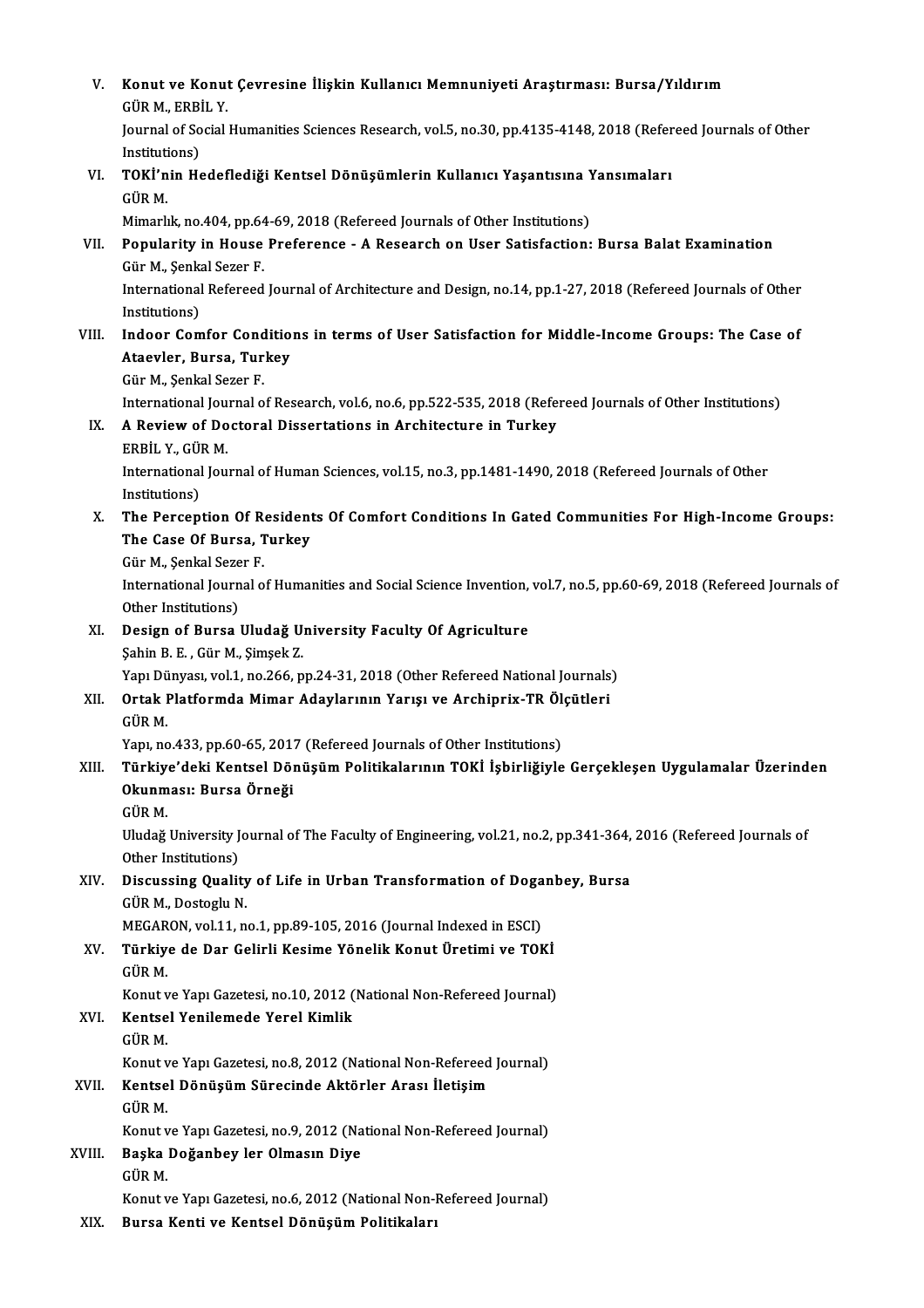|         | GÜR M.                                                                                                              |
|---------|---------------------------------------------------------------------------------------------------------------------|
|         | Konut ve Yapı Gazetesi, no.5, 2012 (National Non-Refereed Journal)                                                  |
| XX.     | Kentler Konut Politikaları ve TOKİ Konutları                                                                        |
|         | GÜR M                                                                                                               |
|         | Konut ve Yapı Gazetesi, no.3, 2012 (National Non-Refereed Journal)                                                  |
| XXI.    | TOKİ Kentsel Dönüşümün Neresinde Yer Almalı                                                                         |
|         | GÜR M                                                                                                               |
|         | Konut ve Yapı Gazetesi, no.2, 2012 (National Non-Refereed Journal)                                                  |
| XXII.   | TOKİ Konutlarında Kullanıcı Memnuniyeti Fırsatlar ve Sorumluluklar                                                  |
|         | GÜR M., DOSTOĞLU N.                                                                                                 |
|         | Mimarlık Dergisi, no.355, pp.32-36, 2010 (Refereed Journals of Other Institutions)                                  |
| XXIII.  | The Alteration Process of 700 Years Aged Cumalikizik Village Located in the First Capital of the                    |
|         | <b>Ottoman Empire</b>                                                                                               |
|         | AKINCITÜRK E. N., GÜR M., PERKER Z. S.                                                                              |
|         | World Applied Science Journal, vol.10, no.11, pp.1354-1362, 2010 (Refereed Journals of Other Institutions)          |
| XXIV.   | An Architectural Design Studio in Approach Galata Experience                                                        |
|         | EDİZ Ö. M., AKINCITÜRK E. N., ÇAĞLI Y., ERBİL Y., GÜR M., ÇETİNKAYA H. H.                                           |
|         | Uludağ Üniversitesi Mühendislik Mimarlık Fakültesi Dergisi, vol.15, no.2, pp.91-100, 2010 (Refereed Journals of     |
|         | Other Institutions)                                                                                                 |
| XXV.    | Nanomimarlık Bağlamında Nanomalzemeler                                                                              |
|         | GÜR M.                                                                                                              |
|         | Uludağ Üniversitesi Mühendislik Mimarlık Fakültesi Dergisi, vol.15, no.2, pp.81-90, 2010 (Refereed Journals of      |
|         | Other Institutions)                                                                                                 |
| XXVI.   | Bursa'daki Alt ve Orta Gelire Yönelik TOKİ Konutlarında Memnuniyet Araştırması                                      |
|         | GÜR M., DOSTOĞLU N.                                                                                                 |
|         | Uludağ Üniversitesi Mühendislik-Mimarlık Fakültesi Dergisi, pp.139-153, 2010 (Refereed Journals of Other            |
|         | Institutions)                                                                                                       |
| XXVII.  | Architectural design studio approach Galata experince                                                               |
|         | EDİZ Ö. M., AKINCITÜRK E. N., ÇAĞLI Y., ERBİL Y., GÜR M., ÇETİNKAYA H. H.                                           |
|         | Uludağ Üniversitesi Mühendislik Mimarlık Fakültesi Dergisi,, vol.15, no.2, pp.91-100, 2010 (Other Refereed National |
|         | Journals)                                                                                                           |
| XXVIII. | Pirinç Han dan 20 Yüzyılda Alınanı 21 Yüzyılda Geri Vermek<br>GÜR M.                                                |
|         | Mimarlıkta Malzeme, no.4, pp.55-66, 2009 (Other Refereed National Journals)                                         |
|         |                                                                                                                     |

# Books&Book Chapters

ooks & Book Chapters<br>I. The Participation of Biophilic Design in the Design of the Post-Pandemic Living Space<br>Cür M. Kaprel T to a Doort and<br>The Participatio<br>Gür M., Kaprol T.<br>in: Emerging Ann

Gür M., Kaprol T.<br>in: Emerging Approaches in Design and New Connections With Nature, Esen Gökçe Özdamar,Okşan Tandoğan, Gür M., Kaprol T.<br>in: Emerging Approaches in Design and New Conr<br>Editor, IGI Global, Pennsylvania, pp.75-106, 2022<br>Seğlikli Yasam Ortamları İsin Bütünlesik İno

# II. Sağlıklı Yaşam Ortamları İçin Bütünleşik İnovatif Yaklaşım: Aile Dostu, Öğrenen Sağlıklı Şehir<br>Gür M. Editor,<br>Sağlıkl<br>Gür M. Sağlıklı Yaşam Ortamları İçin Bütünleşik İnovatif Yaklaşım: Aile Dostu, Öğrenen Sağlıklı Şehir<br>Gür M.<br>in: Türkiye Klinikleri Halk Sağlığı - Özel Konular , Didem EVCİ KİRAZ, Editor, Türkiye Klinikleri Yayınevi, Ankara,<br>nn 2

Gür M.<br>in: Türkiye Klini<br>pp.24-32, 2021<br>The Analysis e in: Türkiye Klinikleri Halk Sağlığı - Özel Konular , Didem EVCİ KİRAZ, Editor, Türl<br>pp.24-32, 2021<br>III. The Analysis of Urban Health in Bursa Based on Resident Perceptions<br>Cür M

pp.24-32, 2021<br>III. The Analysis of Urban Health in Bursa Based on Resident Perceptions<br>Gür M.

The Analysis of Urban Health in Bursa Based on Resident Perceptions<br>Gür M.<br>in: Theories, Techniques, Strategies For Spatial Planners &amp; Designers, Özyavuz,Murat, Editor, Peter Lang<br>Publishing Ing, Berlin, np.222,252, 20 Gür M.<br>in: Theories, Techniques, Strategies For S<sub>l</sub><br>Publishing, Inc., Berlin, pp.333-352, 2021<br>Family, Eriandly, Planning as a Symbi: in: Theories, Techniques, Strategies For Spatial Planners & Designers, Özyavuz,Murat, Editor, Peter La<br>Publishing, Inc., Berlin, pp.333-352, 2021<br>IV. Family-Friendly Planning as a Symbiotic Policy in Sustainability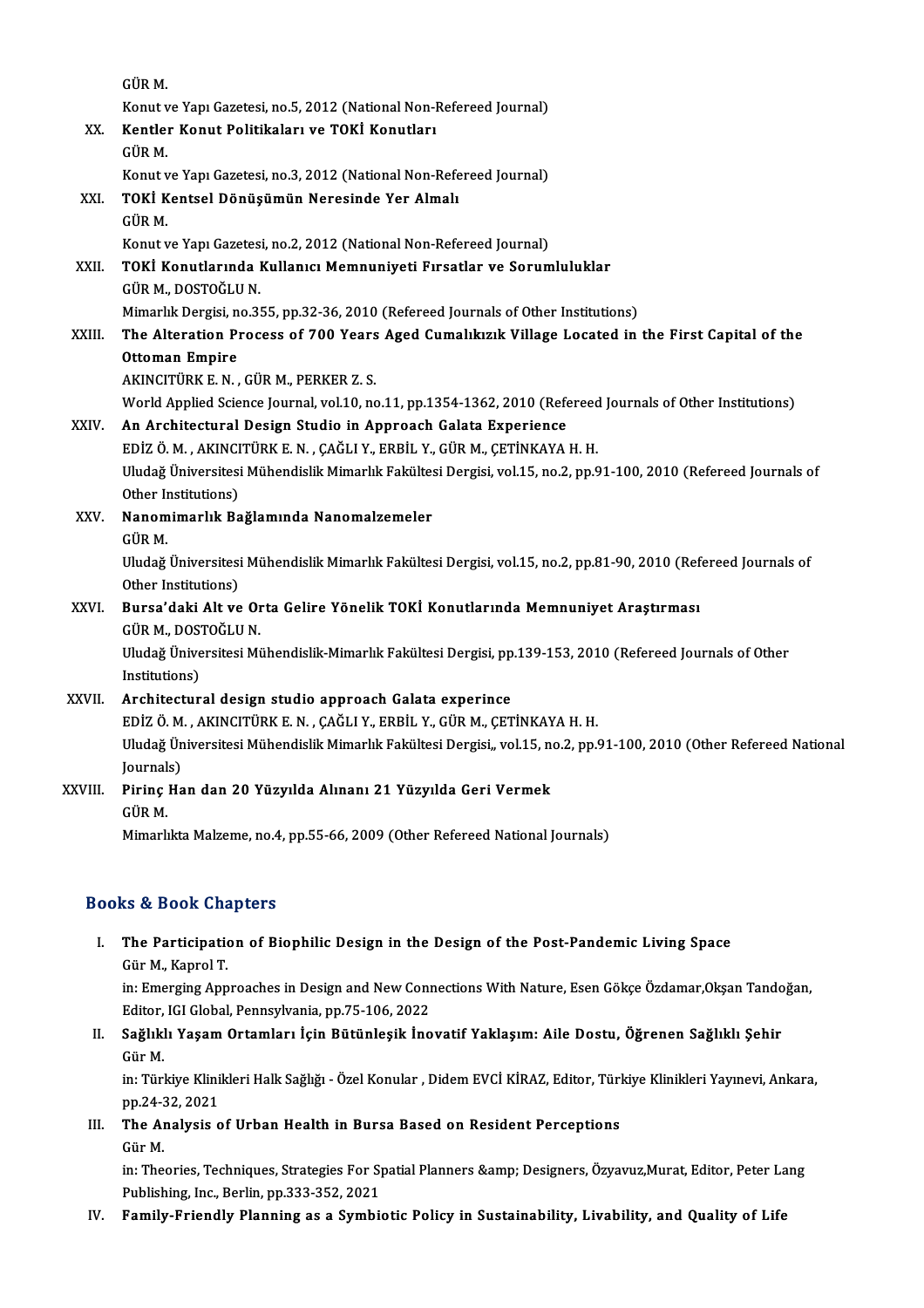# Interaction<br>Cür M Intera<br>Gür M.<br>in: The

Gür M.<br>in: Theory and practice in sustainable planning and design, Murat Özyavuz, Editor, Peter Lang Publishing, Inc., Gür M.<br>in: Theory and practice in<br>Berlin, pp.709-724, 2020<br>Denrem Biekine Vöneli

V. Deprem Riskine Yönelik Yenileme Yasasının Sosyal Yansıması: Rant Ve Yerinden Edilen Kullanıcı<br>Gür M. Berlin,<br><mark>Depre</mark><br>Gür M.<br>in: DEP Deprem Riskine Yönelik Yenileme Yasasının Sosyal Yansıması: Rant Ve Yerinden Edilen Kullar<br>Gür M.<br>in: DEPREM GERÇEĞİ VE BURSA, Songül UNCU, Editor, Mümin Ceyhan Bursa Kültür Kaynakları Araştırma<br>Kütünbanesi Yayını, Bursa,

Gür M.<br>in: DEPREM GERÇEĞİ VE BURSA, Songül UNCL<br>Kütüphanesi Yayını, Bursa, pp.221-231, 2020<br>Bursa Doğanbey Toki: Kontsal Dönüsüm in: DEPREM GERÇEĞİ VE BURSA, Songül UNCU, Editor, Mümin Ceyhan Bursa Kültür Kaynakları Araş<br>Kütüphanesi Yayını, Bursa, pp.221-231, 2020<br>VI. Bursa Doğanbey Toki: Kentsel Dönüşüm Süreci ve "Yapım- Yıkım Kararlarına Bir B

Kütüphanesi Yayını, Bursa, pp.221-231, 2020<br>VI. Bursa Doğanbey Toki: Kentsel Dönüşüm Süreci ve "Yapım- Yıkım Kararlarına Bir Bakış".<br>Gür M. Bursa Doğanbey Toki: Kentsel Dönüşüm Süreci ve "Yapım- Yıkım Kararlarına Bir Bakış".<br>Gür M.<br>in: DEPREM GERÇEĞİ VE BURSA, Songül UNCU, Editor, Mümin Ceyhan Bursa Kültür Kaynakları Araştırma<br>Kütünbanesi Yayını, Bursa, np.201

Gür M.<br>in: DEPREM GERÇEĞİ VE BURSA, Songül UNCL<br>Kütüphanesi Yayını, Bursa, pp.201-220, 2020<br>Kontsal Dönüsüm Hygulamasında Yaşam

- VI . Kentsel DönüşümUygulamasında YaşamKalitesi Araştırması ve Kavramsal bir Model Önerisi Bursa Kütüphanesi Yayını,<br>Kentsel Dönüşüm<br>Doğanbey Örneği Kentse<br>Doğanl<br>GÜR M. Doğanbey Örneği<br>GÜR M.<br>AKMAT Akınoğlu Matbaacılık San. Tic. A.Ş., Bursa, 2015<br>Uludeğ Üniversitesi Devlet Konservatuen
	-

# GÜR M.<br>AKMAT Akınoğlu Matbaacılık San. Tic. A.Ş., Burs<br>VIII. Uludağ Üniversitesi Devlet Konservatuarı<br>EDİZ Ö. M. , CAĞLI Y., GÜR M.

AKMAT Akınoğlu Matbaacılık<br>Uluda<mark>ğ Üniversitesi Devle</mark><br>EDİZ Ö. M. , ÇAĞLI Y., GÜR M.<br>in: Eğitim Yanıları Vitre Ceğde in: Eğitim Yapıları Vitra Çağdaş Mimarlık Dizisi, Banu Binat, Neslihan Şık, Editor, A4 Ofset Matbaacılık, İstanbul, pp.186-189,2014 In: Eğitim Yapıları Vitra Çağdaş Mimarlık Dizisi, Banu Binat, Neslihan Şık, Editor, A4 Ofset Matbaacılık,<br>pp.186-189, 2014<br>IX. Uludağ Üniversitesi Eğitim Fakültesi Resim ve Müzik Öğretmenliği Anabilim Dalı Binaları<br>FDİZÖ M

pp.186-189, 2014<br>Uludağ Üniversitesi Eğitim Fakültesi Resim ve Müz<br>EDİZ Ö. M. , ÇAĞLI Y., ARIDAĞ L., YURTKURAN S., GÜR M.<br>inı Eğitim Yapıları Vitra Cağdaş Mimarlık Dirisi, Banu Bin Uludağ Üniversitesi Eğitim Fakültesi Resim ve Müzik Öğretmenliği Anabilim Dalı Binaları<br>EDİZ Ö. M. , ÇAĞLI Y., ARIDAĞ L., YURTKURAN S., GÜR M.<br>in: Eğitim Yapıları Vitra Çağdaş Mimarlık Dizisi, Banu Binat, Neslihan Şık, Edi EDİZ Ö. M. , ÇAĞLI Y., ARIDAĞ L.<br>in: Eğitim Yapıları Vitra Çağdaş l<br>Şti., İstanbul, pp.180-185, 2014

# Sti., İstanbul, pp.180-185, 2014<br>Refereed Congress / Symposium Publications in Proceedings

- efereed Congress / Symposium Publications in Proceedings<br>I. EVALUATION OF THE MEETING OF ARCHITECTURAL EDUCATION WITH TECHNOLOGY THROUGH A FOOT COMPOOL<br>BASIC DESIGN EXPERIENCE<br>BASIC DESIGN EXPERIENCE **EVALU<br>BASIC<br>Gür M.**<br>VII <del>th</del> L BASIC DESIGN EXPERIENCE<br>Gür M.<br>XII th International Sinan Symposium, Edirne, Turkey, 8 - 09 April 2021, pp.229-243
	-

- Gür M.<br>XII th International Sinan Symposium, Edirne, Turkey, 8 09 April 2021, pp.229-243<br>II. THE EFFECT OF LIFE STYLE ON USAGE OF HOUSING AND HOUSING ENVIRONMENT AFTER COVID-19<br>RANDEMIC XII th Interna<br>THE EFFEC<br>PANDEMIC<br>Cür M THE E<br>PANDI<br>Gür M.<br>W. WT PANDEMIC<br>Gür M.<br>III. INTERNATIONAL CONFERENCE ON COVID-19 STUDIES, Ankara, Turkey, 25 - 27 December 2020, pp.257<br>Sebir Sağlığının Sebirli Algısı ve Beklentilerine Göre İnselenmesi, UNESCO Dünye Mirası ve San
	-

Gür M.<br>III. INTERNATIONAL CONFERENCE ON COVID-19 STUDIES, Ankara, Turkey, 25 - 27 December 2020, pp.257<br>III. Şehir Sağlığının Şehirli Algısı ve Beklentilerine Göre İncelenmesi: UNESCO Dünya Mirası ve Sanayi<br>Sehri Burca III. INTERNAT<br>Şehir Sağlığı<br>Şehri Bursa III. Şehir Sağlığının Şehirli Algısı ve Beklentilerine Göre İncelenmesi: UNESCO Dünya Mirası ve Sanayi<br>Şehri Bursa<br>Gür M. Şehri Bursa<br>Gür M.<br>5th International Scientific Research E-Congress (IBAD), İstanbul, Turkey, 1 - 02 September 2020, pp.45<br>Teki ve Yarel Yönetim Öngütlenmesiyle Ünetilen Kentsel Dönüsümlerde Kullenısı Denevimler

- Gür M.<br>5th International Scientific Research E-Congress (IBAD), İstanbul, Turkey, 1 02 September 2020, pp.45<br>IV. Toki ve Yerel Yönetim Örgütlenmesiyle Üretilen Kentsel Dönüşümlerde Kullanıcı Deneyimlerinin<br>Tertiselme 5th Internatio<br>Toki ve Yere<br>Tartışılması <mark>Toki ve</mark><br>Tartışı<br>GÜR M. Tartışılması<br>GÜR M.<br>Uluslararası Kent ve Sağlık Kongresi, Bursa, Turkey, 11 - 14 December 2018
	-

# GÜR M.<br>Uluslararası Kent ve Sağlık Kongresi, Bursa, Turkey, 11 - 14 December 2018<br>V. RANT VE KULLANICININ YERİNDEN EDİLMESİ: BURSA F.S.M. BULVARI'NDA KENTSEL DÖNÜŞÜM<br>Kilpa A. Kara S. CÜP M Uluslararası Kent ve Sağl<br>**RANT VE KULLANICIN**<br>Kılınç A., Kara S., GÜR M.<br><sup>2nd</sup> International Congr RANT VE KULLANICININ YERİNDEN EDİLMESİ: BURSA F.S.M. BULVARI'NDA KENTSEL DÖNÜŞ<br>Kılınç A., Kara S., GÜR M.<br>2nd International Congress Architecture and Design, Çanakkale, Turkey, 11 - 12 October 2018, pp.46-54<br>LEARNING CODIN

Kılınç A., Kara S., GÜR M.<br>2nd International Congress Architecture and Design, Çanakkale, Turkey, 11 - 12 October 2018, pp.46-54<br>VI. LEARNING CODING IN ARCHITECTURAL EDUCATION: A BASIC DESIGN COURSE EXPERIENCE<br>SEN E. C 2nd International Congress Architecture and Design, Çanakkale, Turkey, 11 - 12 October 2018, pp.46-54<br>LEARNING CODING IN ARCHITECTURAL EDUCATION: A BASIC DESIGN COURSE EXPERIENCE<br>ŞEN E., GÜR M.<br>Cyprus International Confere LEARNING CODING IN ARCHITECTURAL EDUCATION: A BASIC DESIGN COURSE EXPERII<br>ŞEN E., GÜR M.<br>Cyprus International Conference on Educational Research, Cyprus (Kktc), 7 - 09 June 2018, pp.17<br>Pivo – ÖDÜNTÜDEN POLİ – ÖDÜNTÜVE: PİD

VII. BİYO – ÖRÜNTÜDEN POLİ – ÖRÜNTÜYE: BİR TEMEL TASARIM STÜDYOSU DENEYİ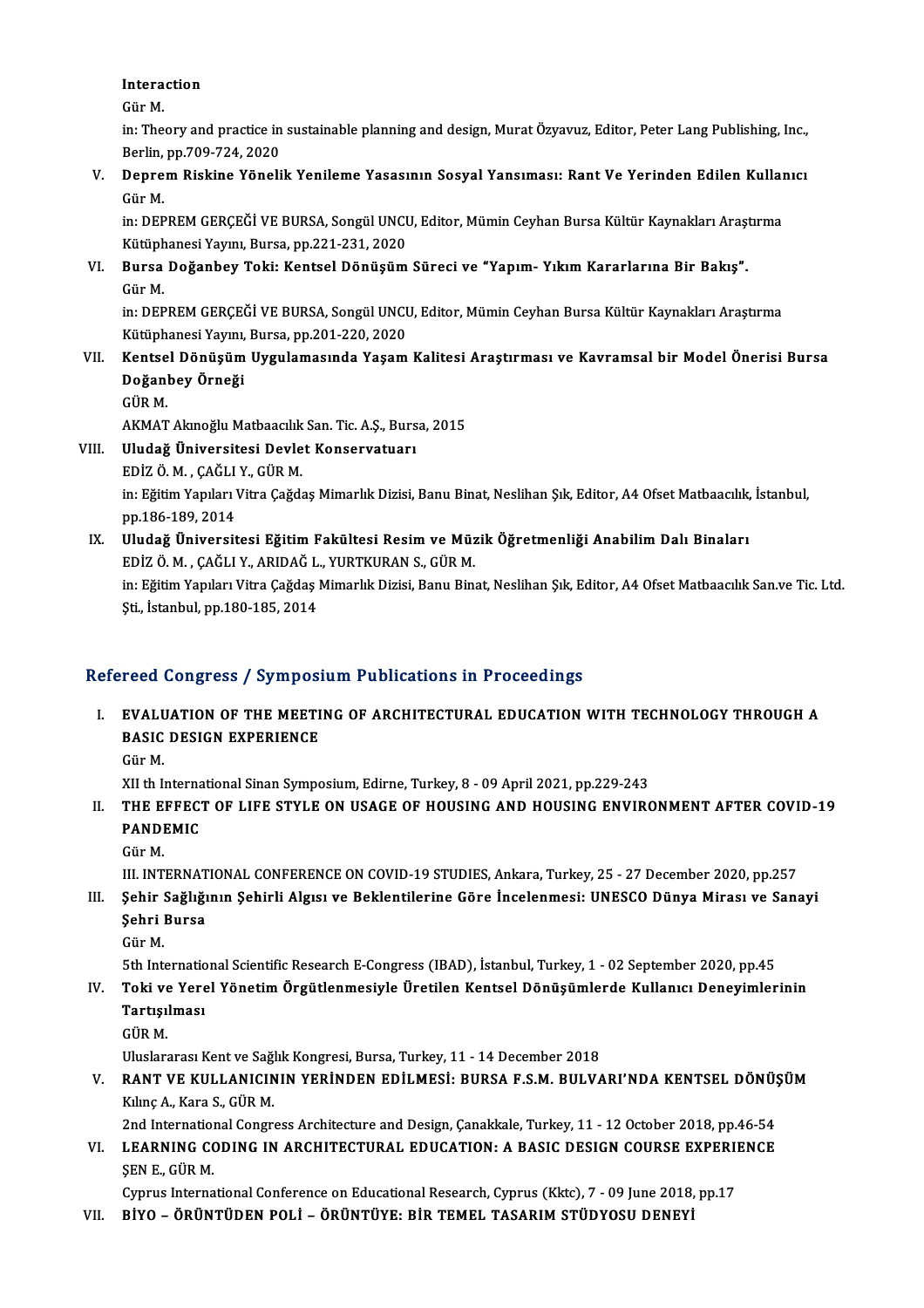- GÜRM.,ŞENE. GÜR M., ŞEN E.<br>Uluslararası Mimarlık ve Tasarım Sempozyumu, İstanbul, Turkey, 1 - 02 December 2017<br>Peiesting / Pevereing the Present Urben Transformation Annreach inte Femil GÜR M., ŞEN E.<br>Uluslararası Mimarlık ve Tasarım Sempozyumu, İstanbul, Turkey, 1 - 02 December 2017<br>VIII. Rejecting / Reversing the Present Urban Transformation Approach into Family Friendly<br> Uluslararası Mimari<br>Rejecting / Rever<br>Transformations<br>CÜP M Rejecting / Reversing the Present Urban Transformation Approach into Family Friendly<br>Transformations<br>GÜRM. Livenarch International Congress, Trabzon, Turkey, 28 - 29 September 2017 GÜR M.<br>Livenarch International Congress, Trabzon, Turkey, 28 - 29 September 2017<br>IX. Kentsel Dönüşümde Yitirilen Komşuluk, Azalan Yaşam Kalitesi: Bursa Doğanbey ve İstanbul<br>Regirganbabes Livenarch Interna<br>Kentsel Dönüşü<br>Bezirganbahçe<br>Cüp M Kentse<br>Bezirg:<br>GÜR M.<br>Interne: Bezirganbahçe<br>GÜR M.<br>International Sinan Symposium, Edirne, Turkey, 27 - 28 April 2017<br>Urban Transformation and Quality of Life in Burse Doğanbı GÜR M.<br>International Sinan Symposium, Edirne, Turkey, 27 - 28 April 2017<br>X. Urban Transformation and Quality of Life in Bursa Doğanbey<br>GÜR M.. DOSTOĞLU N. International Sinan Syl<br><mark>Urban Transformati</mark><br>GÜR M., DOSTOĞLU N.<br>International HVAC B. International HVAC R Sanitary Technology Symposium, 31 March - 02 April 2016, pp.43-48 GÜR M., DOSTOĞLU N.<br>International HVAC R Sanitary Technology Symposium, 31 March - 02 April 2016, pp.43-48<br>XI. TRANSFORMATION OF A CITY, DETERIORATING QUALITY OF LIFE: BURSA DOĞANBEY<br>CÜP M. DOSTOĞLU N International HVAC R :<br>TRANSFORMATION<br>GÜR M., DOSTOĞLU N.<br>International Environn TRANSFORMATION OF A CITY, DETERIORATING QUALITY OF LIFE: BURSA DOĞANBEY<br>GÜR M., DOSTOĞLU N.<br>International Environment and Design Congress, İstanbul, Turkey, 11 - 12 December 2014, pp.345-358<br>Kimlik Sorunu: TOKİ Konutları GÜR M., DOSTOĞLU N.<br>International Environment and Des<br>XII. Kimlik Sorunu: TOKİ Konutları<br>GÜR M. International Environment and Design Congress, İstanbul, Turkey, 11 - 12 December 2014, pp.345-358 6.UlusalÇatıCephe Sempozyumu,Bursa,Turkey,12 -13April2012,pp.185-192 GÜR M.<br>6. Ulusal Çatı Cephe Sempozyumu, Bursa, Turkey, 12 - 13 April 2012, pp.185-192<br>XIII. An Analysis of the Bursa Doğanbey Urban Transformation with Respect to Quality of Life<br>CÜR M. TANELİ Y 6. Ulusal Çatı Ceph<br>An Analysis of th<br>GÜR M., TANELİ Y.<br>24. International B An Analysis of the Bursa Doğanbey Urban Transformation with Respect to (<br>GÜR M., TANELİ Y.<br>24. International BuildingLife Congress, Bursa, Turkey, 5 - 07 April 2012, pp.511-520<br>Cumalikuvk'ta Kaybalan Doğanlar ve Yasayan İs GÜR M., TANELİ Y.<br>24. International BuildingLife Congress, Bursa, Turkey, 5<br>XIV. Cumalıkızık'ta Kaybolan Değerler ve Yaşayan İzler<br>CÜB M. BERKER 7-S 24. International Buil<br>Cumalıkızık'ta Kayl<br>GÜR M., PERKER Z. S.<br><sup>7th International Sing</sup> GÜR M., PERKER Z. S.<br>7th International Sinan Symposium, Edirne, Turkey, 28 - 29 April 2011, pp.68-73 GÜR M., PERKER Z. S.<br>7th International Sinan Symposium, Edirne, Turkey, 28 - 29 April 2011, pp.68-73<br>XV. The Role of Open Space in Providing Satisfaction in TOKİ Residential Areas in Turkey<br>CÜP M. POSTOČLU N 7th International Sinar<br>The Role of Open Sp<br>GÜR M., DOSTOĞLU N.<br>European November ( The Role of Open Space in Providing Satisfaction in TOKİ Residential Areas in T<br>GÜR M., DOSTOĞLU N.<br>European November Conference Vienna, VİYANA, Austria, 10 - 11 November 2010, pp.26<br>"CALATA" AS AN ARCHITECTURAL DESICN STU GÜR M., DOSTOĞLU N.<br>European November Conference Vienna, VİYANA, Austria, 10 - 11 Novem<br>XVI. "GALATA" AS AN ARCHITECTURAL DESIGN STUDIO EXPERIENCE<br>EDİZ Ö M. AKINCITÜRKE N. ERRIL V. CETİNKAYA H.H. CÜR M European November Conference Vienna, VİYANA, Austria, 10 - 11 I<br>**"GALATA" AS AN ARCHITECTURAL DESIGN STUDIO EXPERII**<br>EDİZ Ö. M. , AKINCITÜRK E. N. , ERBİL Y., ÇETİNKAYA H. H. , GÜR M.<br>14th IBUS Conference, İstanbul Turkey, "GALATA" AS AN ARCHITECTURAL DESIGN STUDIO EXPERIENC<br>EDİZ Ö. M. , AKINCITÜRK E. N. , ERBİL Y., ÇETİNKAYA H. H. , GÜR M.<br>14th IPHS Conference, İstanbul, Turkey, 12 - 15 July 2010, pp.130-131<br>TOKI POLICIES AND TUE TRANSEORMA EDİZ Ö. M., AKINCITÜRK E. N., ERBİL Y., ÇETİNKAYA H. H., GÜR M.<br>14th IPHS Conference, İstanbul, Turkey, 12 - 15 July 2010, pp.130-1<br>XVII. TOKI POLICIES AND THE TRANSFORMATION OF CITIES<br>GÜR M. 14th IPHS Conference, İstanbul, Turkey, 12 - 15 July 2010, pp.130-131 14th IPHSConference, İstanbul,Turkey,12 -15 July2010,pp.398 GÜR M.<br>14th IPHS Conference, İstanbul, Turkey, 12 - 15 July 2010, pp.398<br>XVIII. Sustainable Urban Development of Historic Cities in Socio-cultural Context Bursa/Turkey as a Case<br>CÜR M. KIRLLE, CAHANTIMIR A 14th IPHS Conference, İstanbul, Tu<br>Sustainable Urban Developme<br>GÜR M., KIRLI G., ÇAHANTİMUR A.<br>ENUR (European Natural: fan Hou Sustainable Urban Development of Historic Cities in Socio-cultural Context Bur<br>GÜR M., KIRLI G., ÇAHANTİMUR A.<br>ENHR (European Netwok for Housing Research) 2010, İstanbul, Turkey, 4 - 07 July 2010<br>Deney(im)sel Teserumlar (Ü GÜR M., KIRLI G., ÇAHANTİMUR A.<br>ENHR (European Netwok for Housing Research) 2010, İstanbul, Turkey, 4 - 07 July 2010<br>XIX. Deney(im)sel Tasarımlar / Üretimler EDİZÖ.M. ,AKINCITÜRKE.N. ,GÜRM.,ALAÇAMS.,ÇAĞDAŞG. Mimarlıkta Sayısal Tasarım 2010, İstanbul, Turkey, 10 May 2010, pp.27-30 EDİZ Ö. M. , AKINCITÜRK E. N. , GÜR M., ALAÇAM S., ÇAĞDAŞ G.<br>Mimarlıkta Sayısal Tasarım 2010, İstanbul, Turkey, 10 May 2010, pp.27-30<br>XX. The Evaluation of TOKI Policies within the Context of their Residents and Bursa<br> Mimarlı<br>**The Ev**<br>GÜR M. The Evaluation of TOKI Policies within the Context of their Residents and Burs<br>GÜR M.<br>22. International BuildingLife Congress, Bursa, Turkey, 26 - 27 March 2010, pp.511-518<br>"Dige Kapel: Koput Vorlesmelerinin Ardudeki Cekic GÜR M.<br>22. International BuildingLife Congress, Bursa, Turkey, 26 - 27 March 2010, pp.511-518<br>XXI. "Dışa Kapalı Konut Yerleşmelerinin Ardındaki Çekicilik Unsurlarının Bursa Örneğinde<br>Değerlendirilmesi" 22. International BuildingLife Congress, Bursa, Turkey, 26 - 27 March 2010, pp.511-518<br>"Dışa Kapalı Konut Yerleşmelerinin Ardındaki Çekicilik Unsurlarının Bursa Ör<br>Değerlendirilmesi"<br>GÜR M. "Dışa k<br>Değerl<br>GÜR M.<br><sup>Voni Mo</sup> Değerlendirilmesi"<br>GÜR M.<br>Yeni Mekanlar, Yaşamlar, Sınırlar : Kapalı Konut Siteleri, Turkey, 4 - 05 March 2010<br>Günümür TOKİ Gereeğine Gelesek ve Kalite Asısından Bir Belye XXII. Günümüz TOKİ Gerçeğine Gelecek ve Kalite Açısından Bir Bakış GÜR M. DOSTOĞLU N. Yeni Mekanlar, Yaşaml<br><mark>Günümüz TOKİ Gerç</mark><br>GÜR M., DOSTOĞLU N.<br><sup>6th Intornational Siner</sup> 6th InternationalSinanSymposium,Edirne,Turkey,29 -30April2010,pp.155-162
- XXIII. Brainstorming for Creativity in Design Education: Group or Individual Techniques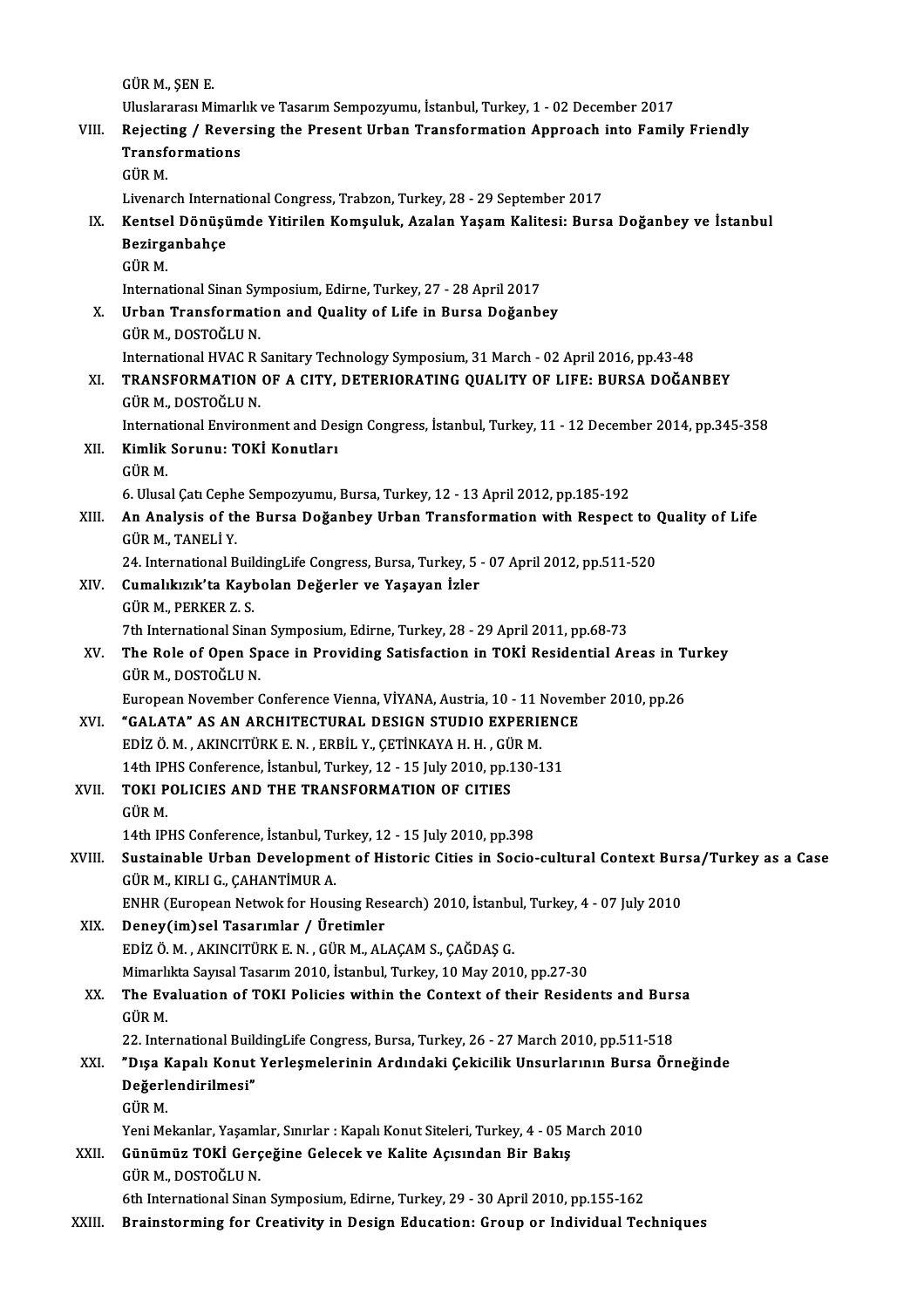|             | YURTKURAN S., TANELİ Y., GÜR M.                                                                                                           |
|-------------|-------------------------------------------------------------------------------------------------------------------------------------------|
|             | Third Annual World Universities Forum, DAVOS, Switzerland, 9 - 11 January 2010                                                            |
| XXIV.       | Bursa Atatürk Caddesi nde konut Ali Haydar Apartmanı                                                                                      |
|             | ERBIL Y., GÜR M., PERKER Z. S.                                                                                                            |
|             | Türkiye Mimarlığında Modernizmin Yerel Açılımları IV, DOCOMOMO, Turkey, 26 - 27 December 2008                                             |
| XXV.        | Bursa Çekirge Meydanı nda konut Yurtsever Apartmanı                                                                                       |
|             | PERKER Z. S., ERBİL Y., GÜR M.                                                                                                            |
|             | Türkiye Mimarlığında Modernizmin Yerel Açılımları IV, DOCOMOMO, Turkey, 26 - 27 December 2008                                             |
| <b>XXVI</b> | Vali Konutu Bursa                                                                                                                         |
|             | TÜMER YILDIZ H. Ö., ŞAHİN B. E., GÜR M.                                                                                                   |
|             | Docomomo: Türkiye Mimarlığında Modernizmin Yerel Açılımları IV, Bursa, Turkey, 26 - 27 December 2008, pp.75                               |
| XXVII.      | İş Bankası Binası Bursa                                                                                                                   |
|             | GÜR M., ŞAHİN B. E., TÜMER YILDIZ H. Ö.                                                                                                   |
|             | Docomomo: Türkiye Mimarlığında Modernizmin Yerel Açılımları IV, Bursa, Turkey, 26 - 27 December 2008, pp.32                               |
| XXVIII.     | Bursa - Ali Haydar Apartmanı                                                                                                              |
|             | ERBIL Y., GÜR M., PERKER Z. S.                                                                                                            |
|             | DOCOMOMO-Türkiye Mimarlığında Modernizmin Yerel Açılımları IV, Bursa, Turkey, 26 - 27 December 2008, pp.27                                |
| <b>XXIX</b> | Villa Biçen, Bursa                                                                                                                        |
|             | Şahin B. E., Gür M., Tümer Yıldız H. Ö.                                                                                                   |
|             | DOCOMOMO-Türkiye Mimarlığında Modernizmin Yerel Açılımları IV, Bursa, Turkey, 26 - 27 December 2008, pp.71                                |
| XXX.        | Türkiye İş Bankası Binası - Bursa                                                                                                         |
|             | Gür M., Tümer Yıldız H. Ö., Şahin B. E.                                                                                                   |
|             | DOCOMOMO-Türkiye Mimarlığında Modernizmin Yerel Açılımları IV, Bursa, Turkey, 26 - 27 December 2008, pp.32                                |
| XXXI.       | Bursa - Güngör Apartmanı                                                                                                                  |
|             | GÜR M., PERKER Z. S., ERBİL Y.                                                                                                            |
|             | DOCOMOMO-Türkiye Mimarlığında Modernizmin Yerel Açılımları IV, Bursa, Turkey, 26 - 27 December 2008, pp.31                                |
| XXXII.      | Bursa-Vali Konutu (Numune Evi)                                                                                                            |
|             | Tümer Yıldız H. Ö., Şahin B. E., Gür M.                                                                                                   |
| XXXIII.     | DOCOMOMO-Türkiye Mimarlığında Modernizmin Yerel Açılımları IV, Bursa, Turkey, 26 - 27 December 2008, pp.75<br>Bursa - Yurtsever Apartmanı |
|             | PERKER Z. S., ERBİL Y., GÜR M.                                                                                                            |
|             | DOCOMOMO-Türkiye Mimarlığında Modernizmin Yerel Açılımları IV, Bursa, Turkey, 26 - 27 December 2008, pp.60                                |
| XXXIV.      | Bursa Atatürk Caddesi nde konut Güngör Apartmanı                                                                                          |
|             | GÜR M., PERKER Z. S., ERBİL Y.                                                                                                            |
|             | Türkiye Mimarlığında Modernizmin Yerel Açılımları IV, DOCOMOMO, Turkey, 26 - 27 December 2008                                             |
| XXXV.       | Changing Production and Consumption Patterns and Gated Communities in Turkey                                                              |
|             | VURAL ARSLAN T., GÜR M.                                                                                                                   |
|             | European Network for Housing Research Conference (ENHR), Dublin, Ireland, 6 - 09 July 2008, pp.187-188                                    |
|             |                                                                                                                                           |

## Design

**Design<br>Polat S., Gür M., Şahin B. E. , Şimşek Z., Tümer Yıldız H. Ö. , Yirmibeş A., Karasu B. M. , Akıncıtürk E. N. , Kestel Kent<br>Maydanı Kartsel Tesarım ve Maydan altı Kanalı Otanark Tesarımı Mimari Ayan ve Uygulama Proj** D Oosgir<br>Polat S., Gür M., Şahin B. E. , Şimşek Z., Tümer Yıldız H. Ö. , Yirmibeş A., Karasu B. M. , Akıncıtürk E. N. , Kestel Kent<br>Meydanı Kentsel Tasarım ve Meydan altı Kapalı Otopark Tasarımı Mimari Avan ve Uygulama Pro Polat S., Gür M., Şahin B. E. , Şimşek Z., 1<br>Meydanı Kentsel Tasarım ve Meydan al<br>Architectural Project, November 2021<br>Gür M. Sabin B. E., Simsek Z., Tümer V. Meydanı Kentsel Tasarım ve Meydan altı Kapalı Otopark Tasarımı Mimari Avan ve Uygulama Projeleri, Building Design /<br>Architectural Project, November 2021

Belediyesi Tarihi Kale Kültür ve Sosyal Tesisi ve Kale Çevresi Açık Alan Projesi, Building Design / Architectural Project, November 2021 Gür M., Şahin B. E., Şimşek Z., Tümer Yıldız H. Ö., Yirmibeş A., Karasu B. M., Polat S., Akıncıtürk E. N., Bursa Kestel Belediyesi Tarihi Kale Kültür ve Sosyal Tesisi ve Kale Çevresi Açık Alan Projesi, Building Design / Architectural Pro<br>November 2021<br>Şahin B. E. , Gür M., Şimşek Z., Bursa Uludağ Üniversitesi Ziraat Fakültesi Tasarımı, Buil

November 2021<br>Şahin B. E. , Gür M<br>Project, May 2018